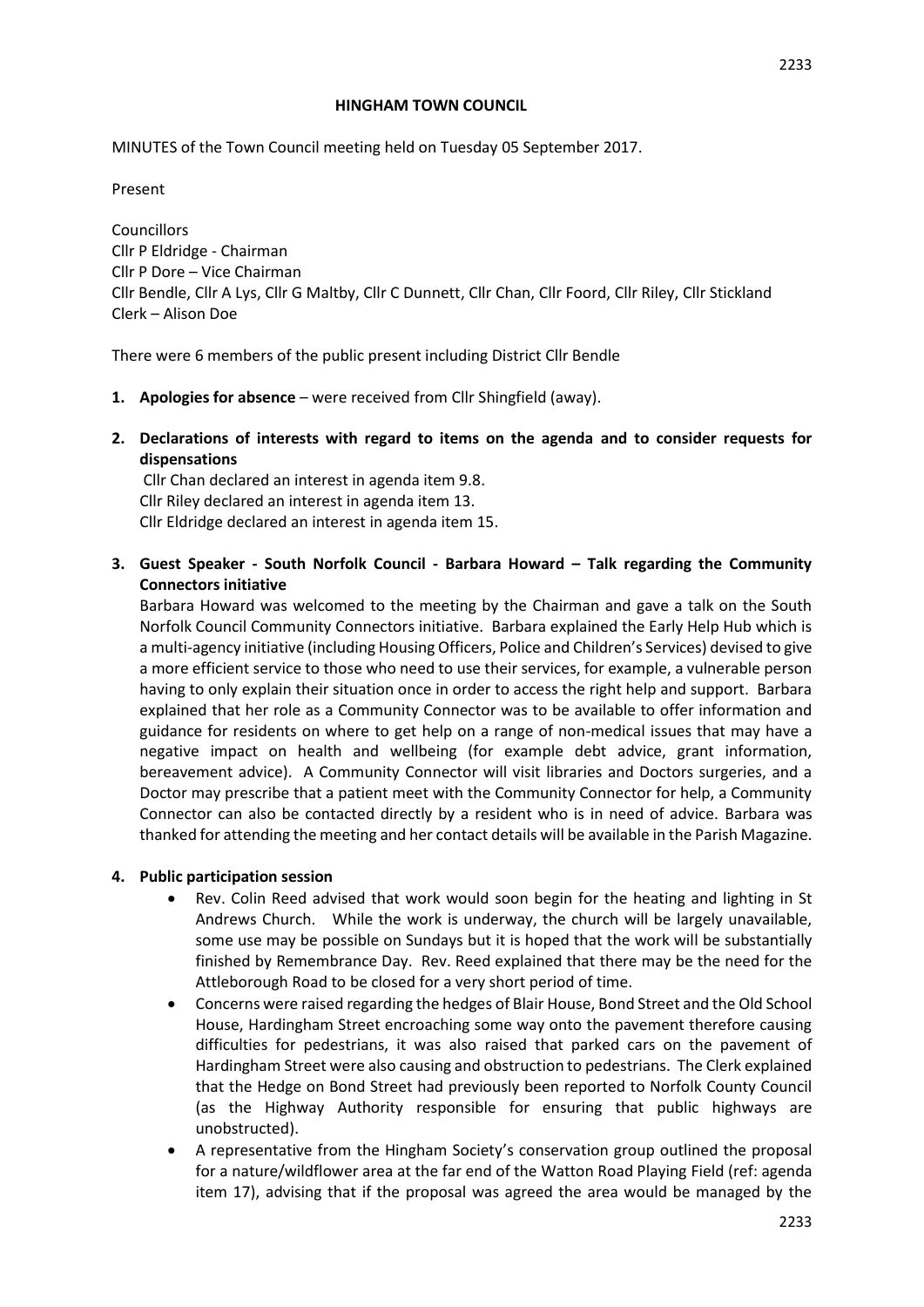Hingham "Conservation" Society. The society would be happy to welcome new members and volunteers.

 Concerns were raised regarding litter being left on the network of Public Right of Way footpaths and permissive paths in Hingham, and a request was made for a notice to go into the parish magazine.

### **5. Accuracy of the Minutes of the Town Council meeting of 04 July 2017**

The Minutes were agreed as correct and signed by the Chairman with the following amendment in paragraph 6.2:

The planting of the entrance bank had not been very successful as not many of the plants had not survived…

**6. Matters Arising (written report circulated prior to the meeting see Appendix A)** The Clerk also confirmed that the pothole filler for the cemetery had been delivered.

### **7. Working party reports (written reports circulated prior to the meeting)**

- 7.1 The events working party reported that there were 35 stalls booked for the Christmas "Fayre on the Fairland" on 9<sup>th</sup> December 2017, with the Town Council holding a raffle, selling festive foliage, mulled wine, craft table and a throw the snowball game. Volunteers would be most welcome. Hingham Primary School will be asked to participate (carol singing and making crafts/decorations).
- 7.2 The Cemetery and Churchyard working party reported that work to replace trees/shrubs in the cemetery will be done over the autumn. Applications have been made to South Norfolk Council for tree works in the churchyard, and tree work is also needed in the cemetery (removal of dead wood), quotations will be sought for all of the work once SNC permission is granted. Clarification is needed regarding the Archdeacon permission given for tree work, (as to the extent of the work that it covers) but the handyman has been instructed to undertake the pruning to raise the low canopies through the churchyard. Archdeacon permission has been given to repair the Church Street wall.

### **8. Reports from representatives on external bodies**

The Hingham Playing Field Association reported that there had been a very good response to their questionnaire which has shown that the facilities are used by both Hingham residents and nonresidents. It was also reported that the issue of the tennis club business rates had been resolved with the club being rated separately due to the rate relief it receives.

### **9. Correspondence**

- **9.1 South Norfolk Council - Proposed a Public Space Protection Orders** (regarding dog fouling and prohibiting dogs from play areas)
- **9.2 Norfolk County Council - Better Broadband for Norfolk Project - New Communications Cabinet for Hingham (ref BBfN Hingham 7) –(**the BBfN Programme is due to complete by the end of March 2020.)
- **9.3 South Norfolk Council - Community Governance Review**
- **9.4 CPRE Norfolk - Vision for Norfolk #V4N**
- **9.5 CPRE – Council Pledge**
- **9.6 South Norfolk Council -CPRE campaign re land allocation: issue of predetermination**
- **9.7 PC Jim Squires - Norfolk Constabulary Newsletter**
- **9.8 Lilian Taylor – Harrods of Hingham (**the owner of Harrods advised that the building was due for some planned restoration, the Clerk is to ask Lilian Taylor if she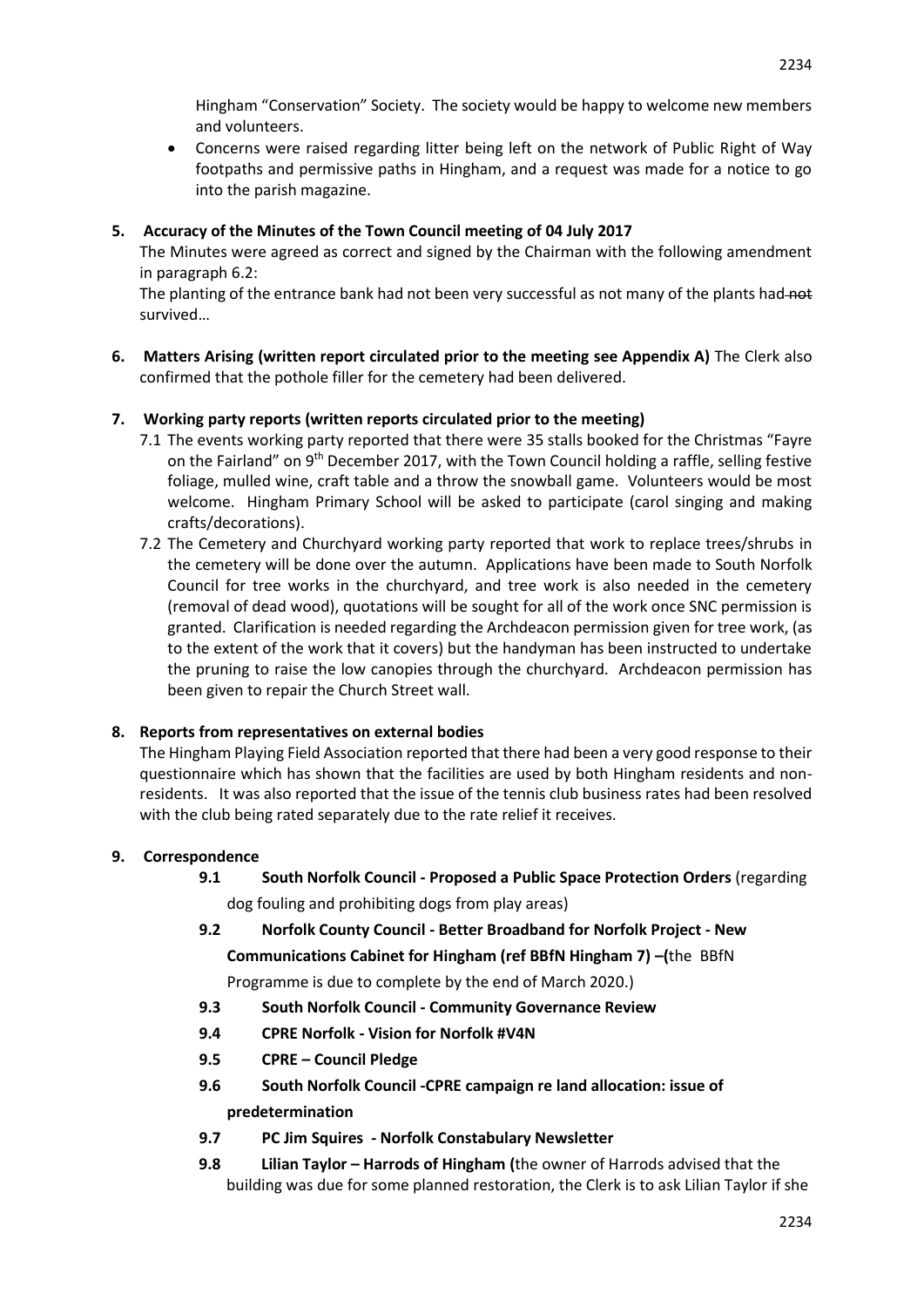wishes for a formal reply from the owner of Harrods – *n.b Lillian Taylor has since declined)*

- **9.9 Christopher Pettifer - Hardingham Street play space** The Clerk had passed on allegations of drug use at the play space to the police, who have advised that any should incidents should be reported (via telephoning 101) at the time they occur. It was queried as to whether there was signage displaying contact details for the Hingham Playing Feld Association at the play space.
- **9.10 Sophie Key-Smith - Skate park at Watton Road Playing Field –** issues with litter including empty alcohol containers.
- **9.11 Patricia Hammond – Overgrown Hedges (on The Dell) overhanging Springfield Way**
- **9.12 Jennifer Land – state of "the drift" between Norwich Road and Hardingham Road –** The Clerk to report to Norfolk County Council

# **10. District Councillor's report**

District Cllr Bendle advised that she had published the Community Connector details in her report in the parish magazine. It was also reported that the Public Space Protection Orders would replace the current legislation relating to dog fouling and the control of dogs in public places, but evidence would still be required before any action/enforcement would take place. Cllr Bendle reported that South Norfolk Council had been awarded Platinum Status for the Investors in People Awards, and that she had a small budget available to give as grants to community groups/projects.

# **11. County Councillor's report**

County Council Dewsbury did not attend the meeting.

# **12. Planning Decisions**

| 12.1 | 2017/1986 - 27 Norwich Street Hingham Norfolk NR9 4LJ<br>Non Material Amendment following 2016/0474/F - confirmation of location for cash<br>machine. - Approval with no Conditions                                                                                                                            |
|------|----------------------------------------------------------------------------------------------------------------------------------------------------------------------------------------------------------------------------------------------------------------------------------------------------------------|
| 12.2 | 2017/0996 - 4A Low Road Hingham Norfolk NR9 4NG<br>Outline permission for one dwelling and garage - Refusal                                                                                                                                                                                                    |
| 12.3 | 2017/0707 - The Barn White Lodge Farm Hardingham Road Hingham NR9 4LY<br>Proposed alterations and extension with new garage/car port - Refusal                                                                                                                                                                 |
| 12.4 | 2017/1485 - 27 Norwich Street Hingham Norfolk NR9 4LJ<br>Discharge of Condition 3 (Materials) of 2016/0474 - Demolition of existing garage<br>building (including the forecourt canopy) and construction of a new food<br>convenience store (Use Class A1) with alterations to the car parking area - Approved |
| 12.5 | 2017/1429 - Colinton 2 Bears Close Hingham Norfolk NR9 4LN<br>Demolition of single storey rear building and erection of 11/2 storey rear extension<br>- Approval with Conditions                                                                                                                               |
| 12.6 | 2017/1290 - Pawprints Hardingham Road Hingham Norfolk NR9 4LX<br>Removal of existing large shed to be replaced with oak framed cart lodge with<br>storage room above. - Approval with Conditions                                                                                                               |

12.7 2017/1107 - Little Ash Cottage 7 Pitts Square Hingham Norfolk NR9 4LD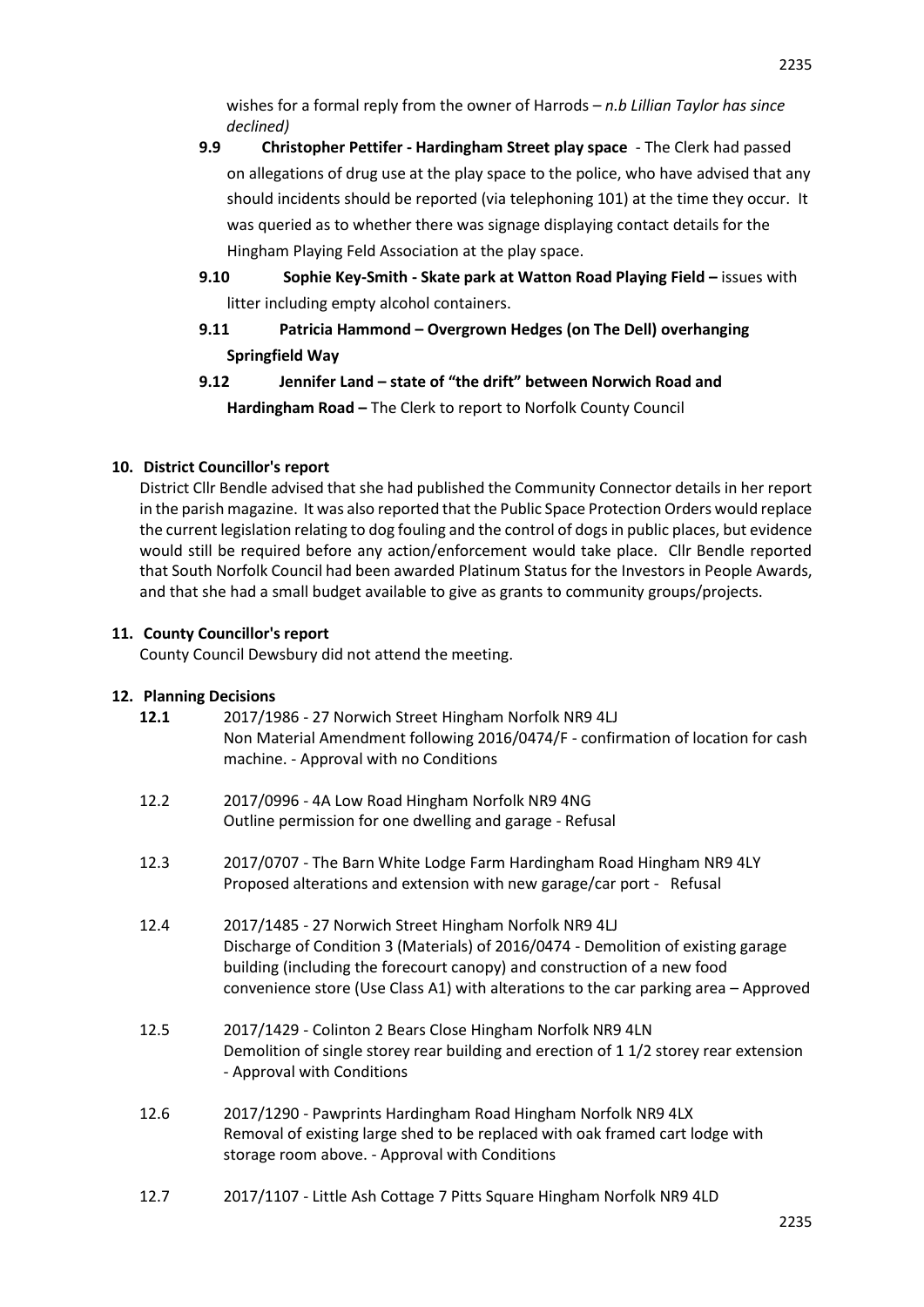- 12.8 2017/1118 Manson Green Farm Dereham Road Hingham Norfolk NR9 4PX Replacement front porch & new first floor window opening to front elevation. - Approval with Conditions
- 12. 9 2017/0633 11 Chapel Street Hingham NR9 4JH Variation of Condition 2 of planning permission 2014/0039/F - amendments to previous drawings including new roof lights. - Approval with Conditions

# **13. Planning Applications**

## **(as notified by SNC for consultation)**

**13.1 2017/2008 and 2017/2009 29 Market Place Hingham NR9 4AF Porch extension (re-siting Oil Tank). Replace mullioned window to South elevation GF. Replacement of concrete garage and construction small garden shelter** The council agreed that there were no objections to the window replacement and garden shelter, but to raise the following concerns regarding the porch extension: Insufficient room for the planned extension and that it was not in keeping with the existing dwelling.

### *Applications for information, where Town Council is not consulted for comment*

*The following applications are made by Hingham Town Council*

- *13.2 2017/1940 - Church Of St Andrew Attleborough Road Hingham Norfolk 14x Yew trees and 3x other trees interspersed - reduce up to 3m to leave 5m in height and reduce width by 0.5m*
- *13.3 2017/1941 -Church Of St Andrew Attleborough Road Hingham Norfolk 2 x Holly trees - raise the low crown by up to 2m and reduce the crown by up to 3m to leave approx 6m*
- *13.4 2017/1942 Church Of St Andrew Attleborough Road Hingham Norfolk Sycamore tree - reduce extended limbs over roof by 2m to leave approx 3.6m and clear epicormic growth from base*
- *13.5 2017/1939 - Church Of St Andrew Attleborough Road Hingham Norfolk 1x Limes - raise crown to give 2.5m clear from roof. 4x Limes - clear branches from roof by 3m*
- *13.6 2017/1937 - North Greens Of The Fairland Hingham Norfolk Cherry tree -reduce lower limbs overhanging parking on road and Oak tree - remove hung branches*
- *13.7 2017/1933 - Top Corner Of North Green Market Place Hingham Norfolk NR9 4AF Rowan Tree -fell*
- *13.8 2017/1934 Church Of St Andrew Attleborough Road Hingham Norfolk T25 Yew Tree - fell*
- *13.9 2017/1938 - Church Of St Andrew Attleborough Road Hingham Norfolk 1x Lime - raise low crown to 2.5m clear from roof* (the Clerk advised that SNC had made an error entering this application on to their system and was a duplicate on 2017/1939)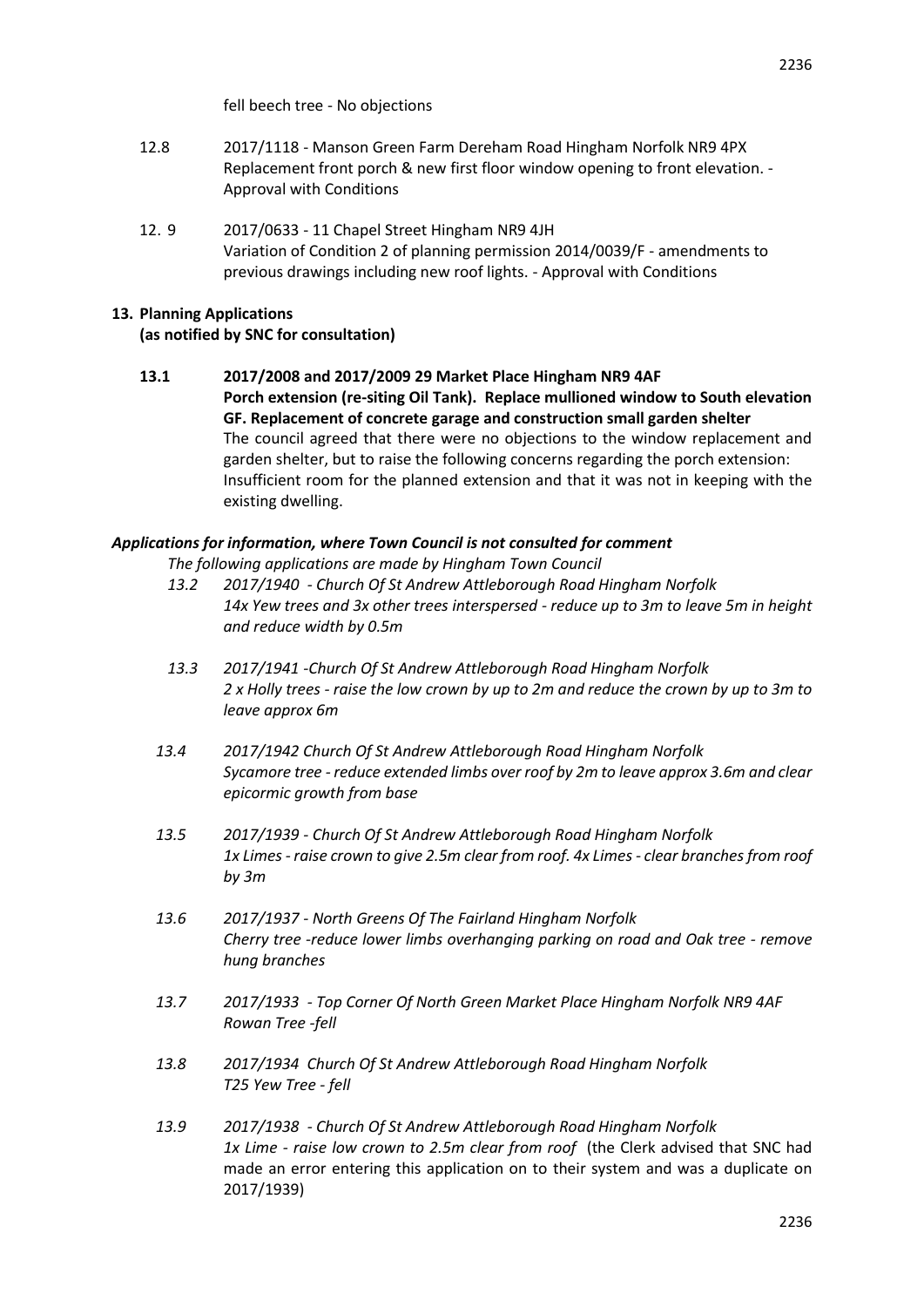**14. To note the return of the newly refurbished town sign and pass on gratitude to Cllr Shingfield for commissioning the restoration and to the artist Marianne Turner**

It was commented on how nice the newly painted sign looked – letters of thanks are to be written to Cllr Graham Shingfield and Marianne Turner.

- **15. To consider the request from the Hingham Charity for the Council to nominate a new Trustee** Cllr Christine Dunnett was appointed as the new Council trustee for the Hingham Charity.
- **16. To nominate a Council representative for the Hingham Playing Field Association** Cllr Peter Eldridge was nominated at the new Council representative for the Hingham Playing Field Association.
- **17. To consider the proposal by The Hingham Society (who seek permission) to start to develop a wildlife area, initially wildflower, at the bottom end of the Watton Road playing field.** The Council agreed to give permission for this proposal, provided that the Hingham Playing Field Association was also in agreement.
- **18. To consider the suggestion by South Norfolk Council to extend the lease for the public toilets from 35 years to 99 years/or the transfer of the freehold to Hingham Town Council** It was agreed to express an interest in the freehold of the toilet block building and to request further information (regarding the financial implication) from South Norfolk Council.
- **19. To discuss the maintenance of the Trod Path (following a resident's complaint that it has become overgrown)**

Cllr Daisy Foord spoke on behalf of the volunteers who maintain the trod, advising that it is strimmed and the trod is used regularly.

**20. To receive and discuss any ideas for an application for Parish Partnership (small highway projects) funding from Norfolk County Council** 

It was agreed to ascertain if the Town Council have the right to improve the Stone Lane footpath, the footpath from Norwich Road to Hardingham Road and the footway (pavement) on the corner of Bears Lane/Mill Corner.

**21. Proposal to remove the dog bin on Attleborough Road by the cemetery and replace it with a litter bin**

The Council agreed to purchase a heritage style plastic litter bin to be placed in this location, and to also remove the dog waste bin (the Clerk to notify South Norfolk Council).

**22. Proposal to purchase 3 new litter bins (heritage style) (2 as replacements for the Market Place and 1 for Attleborough Road if agenda item 21 is agreed)**

It was agreed to refurbish the 2 cast iron bins in the Market Place and to purchase new steel liners for both (due to the cost of new replacement cast iron bins being over £600 each), it was also agreed to purchase a new plastic heritage style bin for Attleborough Road (by the cemetery).

### **23. To consider the purchase of a Christmas tree**

It was agreed to purchase a Christmas tree ( it was noted that the budget for tree and lights is £400) – Cllr Eldridge will contact Hockham Christmas Trees where the 2016 tree was purchased from.

**24. Proposal to purchase a wreath from the Royal British Legion (under S137 LGA 1972)** It was agreed to purchase a wreath to the value of £40.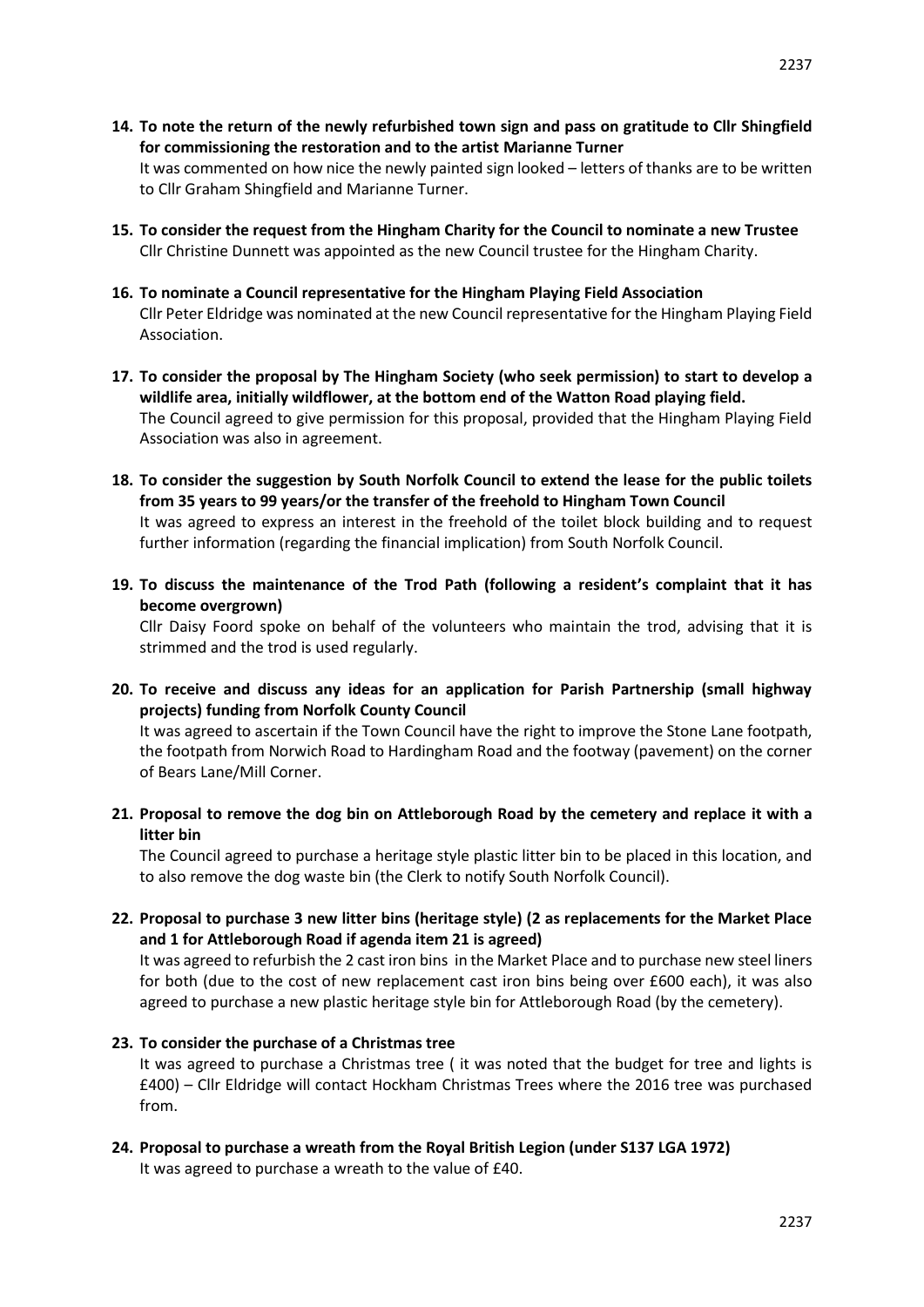# **25. A reminder of the Town Council open evening scheduled for 17October 2017**

The Clerk advised that officers from the Police Safer Neighbourhood Team had been invited to attend.

### **FINANCE**

### **26. To consider the grant application by Club 99 (under S137 LGA 1972)**

The application for a £200 grant to help support activities for vulnerable children was considered, as some (14) children from Hingham already attend the Club 99 it was agreed to award the grant as applied for.

**27. To confirm the date of the next Finance Committee meeting, proposed as 19 September 2017** As not enough Councillors (on the Finance Committee) would be available to attend a meeting on 19<sup>th</sup> September 2017 a meeting would not be possible on that date. It was agreed that the budget monitoring would take place at the next full Council meeting on 03 October 2017.

**28. Accounts for Payment (Cheques signed 01 August 2017)** (details of the accounts below were circulated to all Councillors via email prior to the cheques being signed)

| <b>TOTAL</b> | <b>PAYEE</b>                                   | <b>DETAILS</b>                        |
|--------------|------------------------------------------------|---------------------------------------|
| £738.11      | <b>D RAMM</b>                                  | <b>WAGES (726.18)</b>                 |
|              |                                                | <b>BINBAGS (4.98)</b>                 |
|              |                                                | <b>CLEANING PRODUCTS (6.95)</b>       |
| £672.63      | A DOE                                          | <b>WAGES</b>                          |
| £6.20        | <b>NATIONAL FEDERATION OF CEMETERY FRIENDS</b> | <b>CEMETERY ADVICE BOOK</b>           |
| £100.00      | THE MILESTONE SOCIETY                          | <b>DONATION FOR HINGHAM MILESTONE</b> |
|              |                                                | <b>REFURBISHMENTS</b>                 |
| £294.19      | <b>K AND M LIGHTING</b>                        | <b>CONTRACT</b>                       |
| £1,554.49    | <b>K AND M LIGHTING</b>                        | <b>REPLACEMENT LIGHT STONE LANE</b>   |
| £563.47      | <b>EON</b>                                     | <b>ELECTRICITY JULY 2017</b>          |
| £65.99       | <b>EUROFFICE</b>                               | <b>TOILET ROLL</b>                    |
| £57.82       | <b>FIRST COPY</b>                              | <b>METERED PRINTING</b>               |
| £195.00      | <b>C &amp; C SERVICES</b>                      | REMEDIAL WORKS FAIRLAND STANDPIPE     |
| £2,222.62    | <b>Hingham Playing Field Association</b>       | <b>S106 MONEY</b>                     |
|              |                                                |                                       |
| £6,470.52    | <b>TOTAL</b>                                   |                                       |

**28. Accounts for Payment (September 2017)** (further invoices had been received after the publication of the agenda (Zurich Insurance, First Copy for Metered Printing and Start Traffic Management for pothole filler), and the cost of the Royal British Legion Wreath also needed to be added, making the Accounts for Payment for September 2017 as below.

| <b>TOTAL</b> | <b>PAYEE</b>     | <b>DETAILS</b>                          |
|--------------|------------------|-----------------------------------------|
|              |                  |                                         |
| £47.94       | <b>EUROFFICE</b> | <b>TOILET PAPER AND CLEANING CLOTHS</b> |
| £881.85      | <b>D RAMM</b>    | <b>WAGES 5 WEEKS</b>                    |
| £714.68      | A DOE            | <b>WAGES (672.63)</b>                   |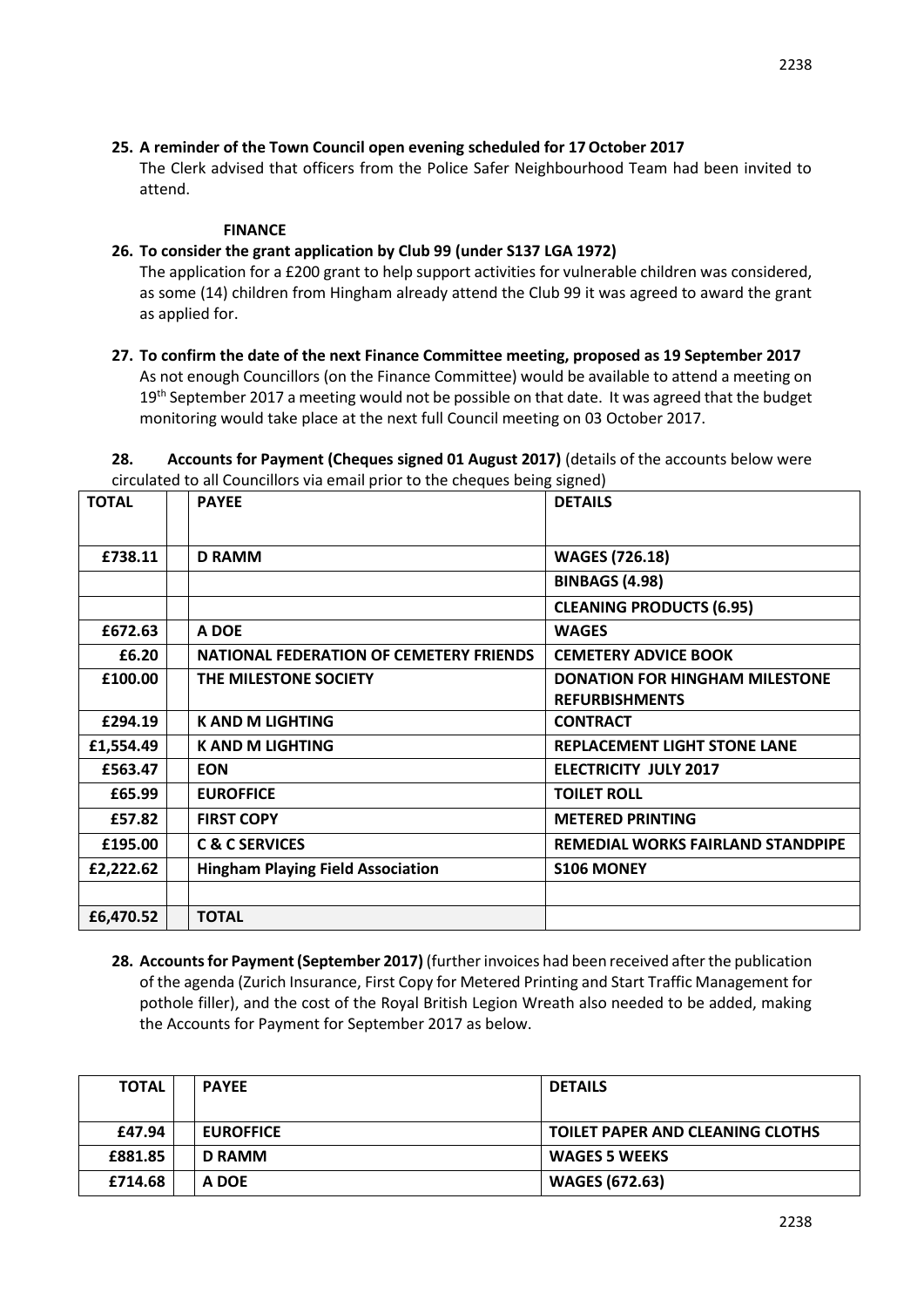|            |                                     | <b>CLEANING PRODUCTS (19.65)</b>                                       |
|------------|-------------------------------------|------------------------------------------------------------------------|
|            |                                     | <b>KEY CUTTING (22.40)</b>                                             |
| £625.81    | E-ON                                | <b>ELECTRICITY AUGUST 17</b>                                           |
| £294.19    | <b>K AND M LIGHTING SERVICES</b>    | <b>CONTRACT</b>                                                        |
| £16.48     | <b>NEST</b>                         | <b>PENSION</b>                                                         |
| £4,500.00  | <b>NORFOLK COUNTY COUNCIL</b>       | <b>PARISH PARTNERSHIP</b><br>MARKET<br><b>PLACE</b><br><b>PAVEMENT</b> |
| £2,852.27  | <b>TTSR</b>                         | <b>GRASS CUTTING 2ND QUARTER</b>                                       |
| £1,583.46  | <b>ZURICH</b>                       | <b>ANNUAL INSURANCE</b>                                                |
| £42.57     | <b>FIRST COPY</b>                   | <b>METERED PRINTING</b>                                                |
| £52.74     | <b>START TRAFFIC MANAGEMENT LTD</b> | <b>POTHOLE FILLER</b>                                                  |
| £40.00     | <b>ROYAL BRITISH LEGION</b>         | <b>WREATH</b>                                                          |
| £11,651.99 | <b>TOTAL</b>                        |                                                                        |

**The meeting ended at 9.35pm** 

**Signed ………………………………………………………………………………………….. Chairman 03 October 2017**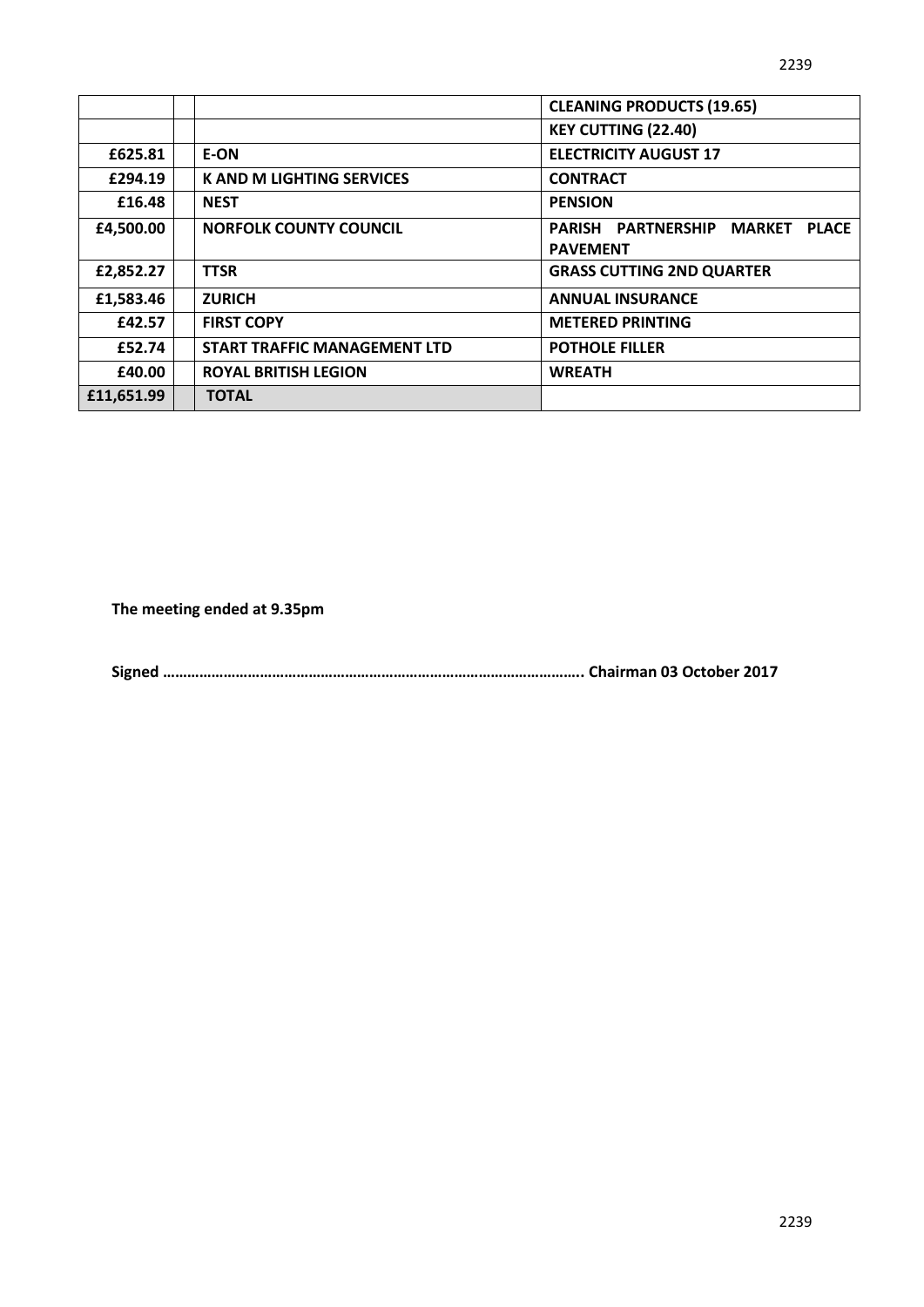# **Clerks Report for 05 September 2017**

| Min:            | <b>Update</b>                                                                                                                                                                                                                                                                                                                                                                                                   |
|-----------------|-----------------------------------------------------------------------------------------------------------------------------------------------------------------------------------------------------------------------------------------------------------------------------------------------------------------------------------------------------------------------------------------------------------------|
|                 | Matters Arising From the minutes of the meeting on 04 July 2017                                                                                                                                                                                                                                                                                                                                                 |
|                 | 13 The application to vary the Premises Licence for the White Hart to include outdoor<br>entertainment and 24 hour sale of alcohol for consumption on and off the premises for hotel<br>residents and guests has been withdrawn by the applicant                                                                                                                                                                |
|                 | 14 Tree works outstanding from the 2015 and 2017 tree surveys were identified, applications have<br>been made to South Norfolk Council for all works within the conservation area, one relevant<br>permission is gained, and quotations for the works to be carried out will be sought.                                                                                                                         |
|                 | 15 Thanks has been received from Nigel Ford on behalf of the Milestone Society for the donation<br>toward the preservation/restoration of the Hingham milestones.                                                                                                                                                                                                                                               |
| 17 <sup>1</sup> | Some remedial work has been carried out to the Skate Park - SNC have been contacted<br>regarding suitable companies who may be able to advice and quote on refurbishment of the<br>skate park.                                                                                                                                                                                                                  |
|                 | 18 The Lincoln Hall has been booked for the 17 October 2017 for the "open evening", the police<br>have been invited to hold a "street surgery" that evening                                                                                                                                                                                                                                                     |
|                 | 20 The pot hole filler has been ordered                                                                                                                                                                                                                                                                                                                                                                         |
| 21              | South Norfolk Council have been asked advice regarding style of cycle racks permissible n a<br>conservation area                                                                                                                                                                                                                                                                                                |
|                 | 29 Remedial works to the Fairland standpipe have been completed $-$ awaiting re inspection by<br><b>Anglian Water</b>                                                                                                                                                                                                                                                                                           |
|                 | <b>Other Updates</b>                                                                                                                                                                                                                                                                                                                                                                                            |
|                 | Concerns regarding Soil and vegetation encroachment on Stone Lane footpath - passed to NCC,<br>who advised that they would arrange some clearing work but it was the responsibility of the land<br>owner - which NCC have advised is not them.                                                                                                                                                                  |
|                 | nual return form has been sent to the external auditors and notice of elector's rights is on display.<br>(The Notice and Annual Return form is available on the website). He audit form was received<br>back from the Auditors on 02 September 2017, receipt of this will be added to the next agenda.                                                                                                          |
|                 | Details of the proposed footway on the south Market Place green was included in the report<br>for the Annual Town Meeting and comments have been invited via the parish magazine -<br>details of further consultation to be arranged. SNC planning department have been contacted<br>and have advised that planning permission is not needed. Payment to be made to NCC to<br>enable works to be programmed in. |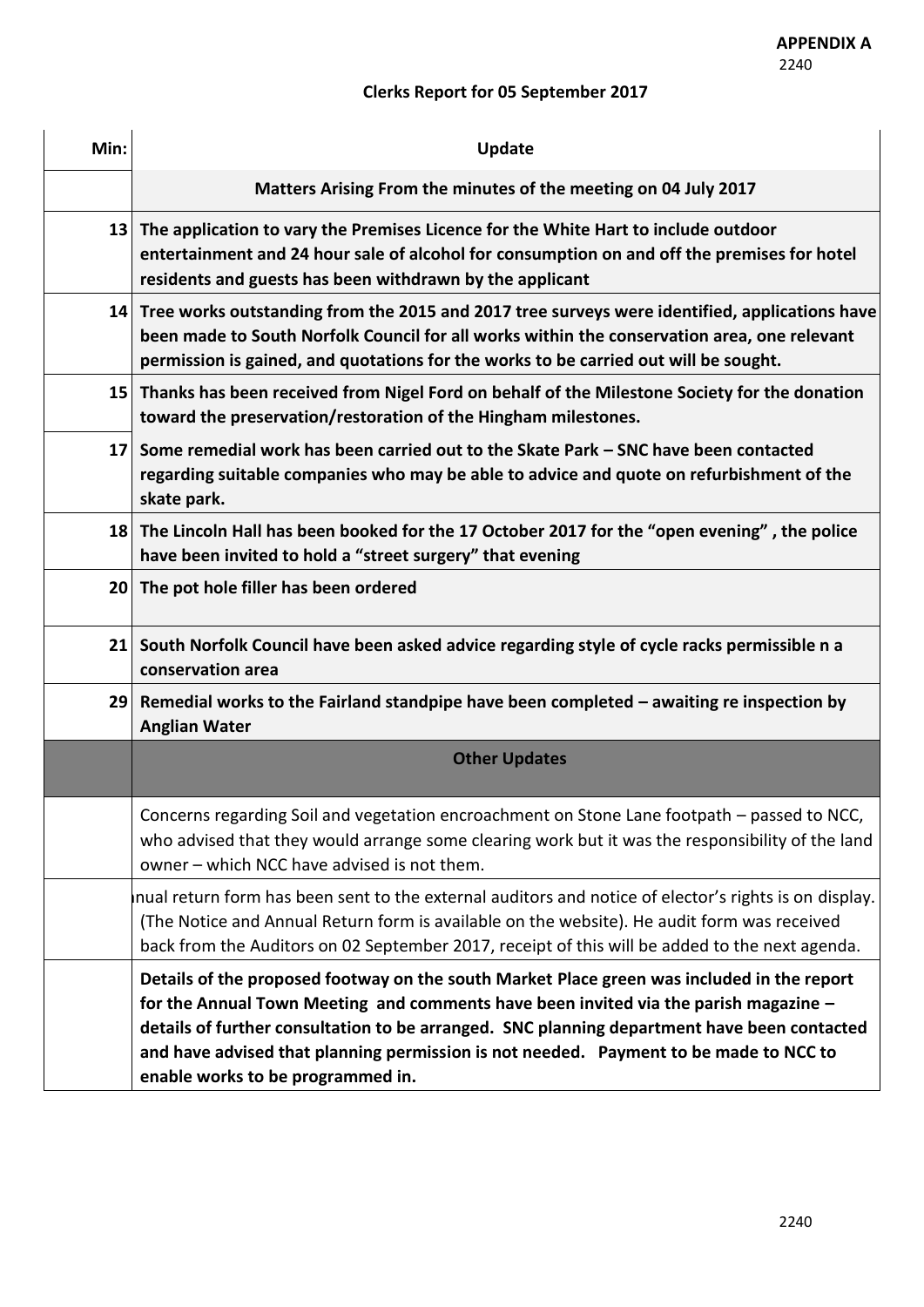| The following permissions have now been granted from the Archdeacon (or remain<br>outstanding as listed below)                                                                                                                                                  |
|-----------------------------------------------------------------------------------------------------------------------------------------------------------------------------------------------------------------------------------------------------------------|
| Rebuilding of the outer Churchyard wall Church Street following RTA (Archdeacon<br>1.                                                                                                                                                                           |
| permission received, the Clerk has spoken to the nominated builder, who will advise if he is still<br>able to undertake the repairs                                                                                                                             |
| Straightening of the leaning Memorial Stone (permission outstanding)<br>2.                                                                                                                                                                                      |
| Minor tree works to raise the canopies (SNC permission obtained) (Archdeacon<br>3.<br>permission received)                                                                                                                                                      |
|                                                                                                                                                                                                                                                                 |
| (The Clerk checking with Rev Reed if the Archdeacon permission was also to cover 4.5. And 6)<br>Works to Holly Tree as proposed by Mr Strong (SNC permission applied for)<br>4.<br><b>Removal of Yew Tree (SNC permission applied for)</b><br>5.                |
| Reducing the Yew Trees along the driveway (SNC permission applied for)<br>6.                                                                                                                                                                                    |
|                                                                                                                                                                                                                                                                 |
| Rebuilding the curved Churchyard wall at the Attleborough Road Entrance (Archdeacon<br>7.<br>permission outstanding – works to install the church heating may have an impact on this wall)<br>(quotations needed for 2,5,6 and 7)                               |
| The Clerk has asked the Co-op construction manager If the hoarding can be re-positioned $-a$<br>response was received to say that the hoarding would be repositioned - but this has not yet<br>been done. - This had been chased but there has been no response |
| Provision of outdoor Gym equipment - The equipment has been ordered following site<br>meeting to agree the amount of equipment required and positioning of equipment - the<br>equipment was estimated to be delivered end of August 2017.                       |
| The Clock -was running but has stopped again                                                                                                                                                                                                                    |
| The Street Lighting Contractor has been asked to visually inspect lighting stock and advise of<br>any defects found (even those previously reported) and to give the defects a risk indicator. -<br><b>Report chased and Awaited</b>                            |

# **OUTSTANDING ISSUES**

**A letter regarding the separate rate for the Tennis Club being drafted by the HPFA is awaited**

**The clerk has contacted the relevant officer at SNC regarding setting up an Emergency Plan/Group for Hingham, The Officer would be happy to come to a Town Council Meeting to give some further advice. Date to be arranged**

**Replacement oak trees on the Fairland – will be priced in summer for proposed planting in Autumn.** 

**Complaint to the bank /banking arrangements - no response to date** 

**Bank Account – a form needs to be signed by all signatories to link the accounts to telephone banking.** 

**No Parking Signs – for the small green on the Fairland – temporary signs have been placed on the 2 largest small greens and at the entrance to the green by the bowls club – the request not to park on the grass seems to be well observed.** 

2241